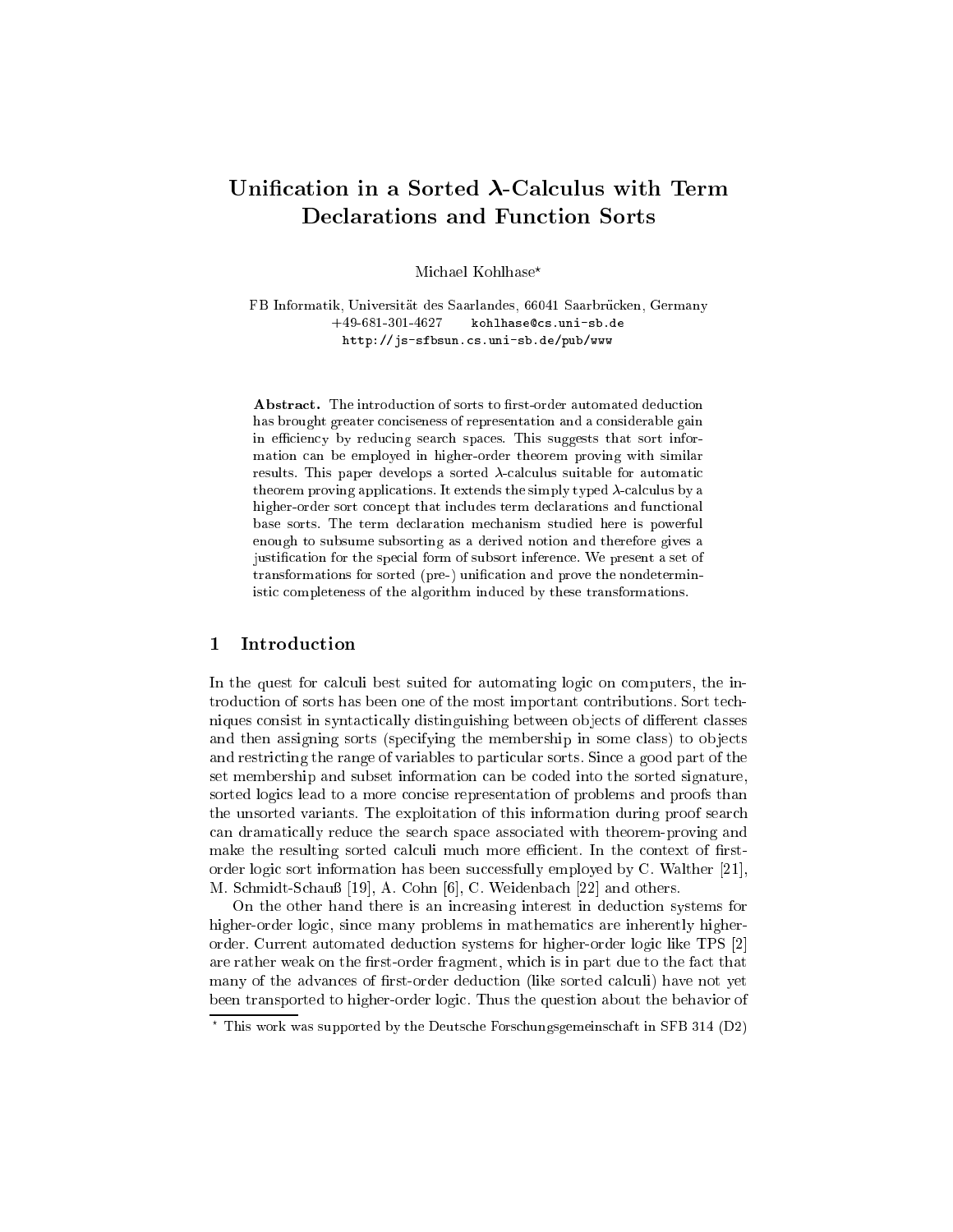higher-order logic under the constraints of a full sorted type structure is a natural one to ask, in particular since calculi in this system promise the development of more powerful dedu
tion systems for real mathemati
s. G. Huet proposed the study of a sorted version of higher-order logic in an appendix to [7]. The unification problem in extensions of this system have sin
e been studied by Nipkow and Qian [16] and by Pfenning and the author [14]. Furthermore typed  $\lambda$ -calculi with order-sorted type stru
tures have been of interest in the programming language ommunity as a theoreti
al basis for ob je
t-oriented programming and for more expressive formalisms for higher-order algebraic specifications  $[18, 4, 3, 17]$ .

Here we present a  $\lambda$ -calculus  $\Sigma HOL$  that differs from the abovementioned in that we do not consider function restriction as a "built-in" of the system, since we take the mathematical intuition that functions have uniquely specified domains seriously. Consequently our subsort relation is not covariant in the domain sort (this principle semantically corresponds to implicit function restriction). Furthermore the term de
laration me
hanism is mu
h more powerful than the de
laration s
hemas proposed in those logi
al systems. This paper is an extension of the results presented in [8,9]. This subsystem of  $\Sigma HOL$  only allows signatures onsisting of onstant de
larations and thus treats the intera
tion of functional base sorts and extensionality in isolation. In contrast to this subsystem the powerful mechanism of term declarations in  $\Sigma HOL$  allows a straightforward specification of many mathematical concepts (cf. Example 28). This paper also corrects an earlier attempt  $[11]$  to solve the problem. We have corrected the relevant definitions of [11] and with these were able to prove all the results claimed there. For details and proofs we refer the reader to  $[12]$ .

In the following we will shortly motivate the primary features of  $\Sigma HOL$ . In unsorted logics the only way to express the knowledge that an object is a member of a certain class of objects is through the use of unary predicates, such as the predicate  $\mathbb{N}_{\ell \to o}$  in the formulae  $(\mathbb{N}_\ell)$ , i.e. "2 is a natural number", or  $\neg(\text{NPeter}_t)$ , i.e. "Peter is not a natural number". This leads to a multitude of unit clauses  $(\mathbb{S}_{\iota \to o}\mathbf{A})$  in the deduction that only carry the sort information for A. Since quantification is unrestricted in unsorted logics, the restricted quantification has to be simulated by formulae like  $\forall X_i. (N X_i) \Rightarrow (\geq_{i \to i \to o} X_i 0_i).$ This approach is unsatisfactory because inter alia the derivation of the nonsensical formula (NPeter)  $\Rightarrow$  ( $\geq$  Peter 0) is permitted, even though ( $\geq$  Peter 0) can never be derived because of  $\neg(\mathbb{N}\text{Peter})$ . Sorted logics remedy this situation by assigning sorts to constants and variables and by restricting quantification to sorts. Furthermore formulae have to meet certain (sort) restrictions to denote meaningful ob je
ts.

In typed  $\lambda$ -calculi the idea of declaring sort information is very natural, as all objects are already typed, which amounts to  $a - \text{very coarse}-\text{division}$ of the universe into classes. The type system is merely refined by considering the sorts as additional base types. For example the last formula above would read  $\forall X_{\mathbb{N}} (\geq X0)$ , where  $\geq$  is a binary relation on N and 0 is of sort N in the signature. Sorting the universe of individuals gives rise to new lasses of fun
tions, namely fun
tions, where domains and odomains are just the sorts. In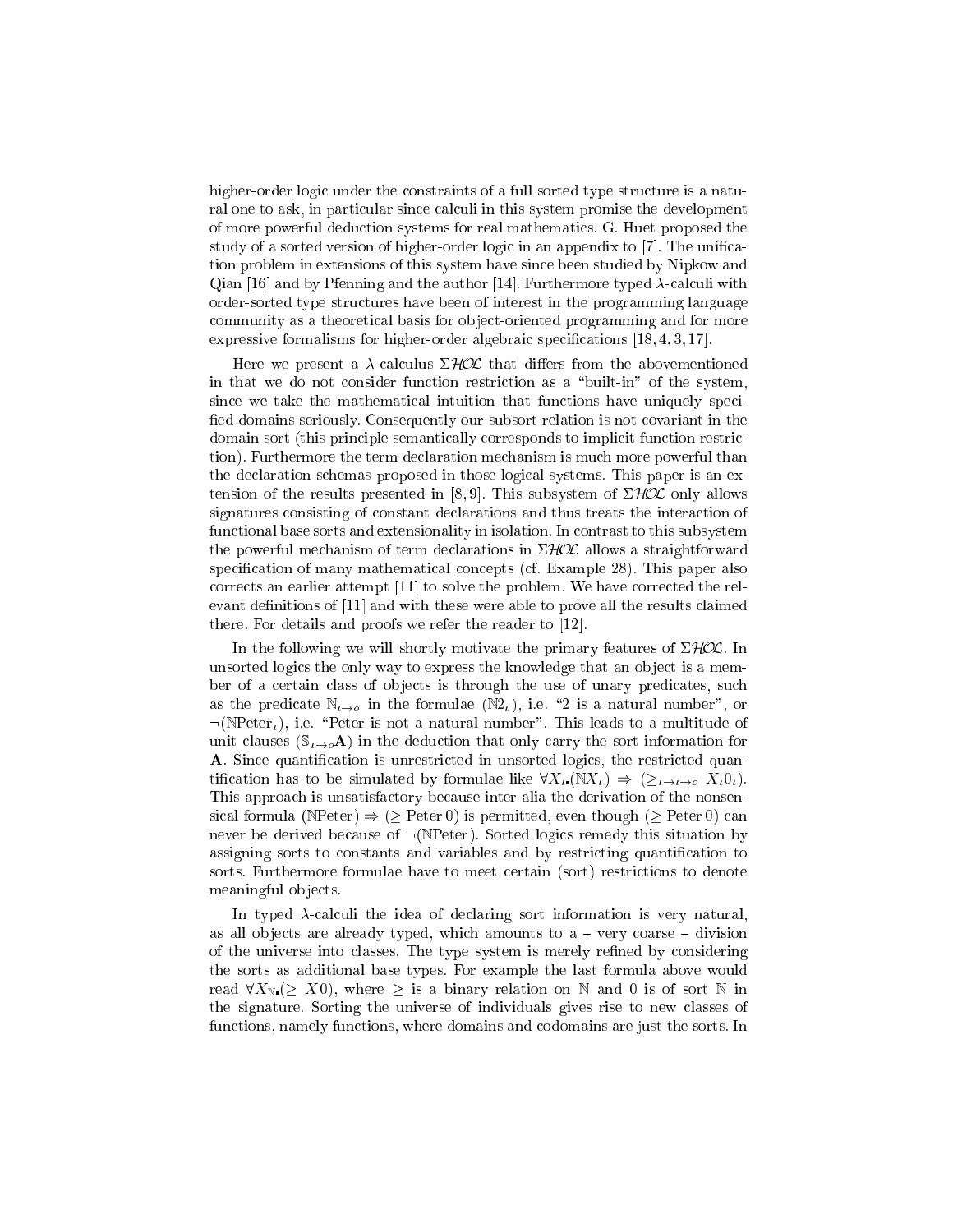addition to this essentially first-order way of sorting the function universes, the classes of functions defined by domains and codomains can be further divided into sub
lasses that we represent by base sorts of fun
tional type. As an example for the sort restrictions on formulae consider the application  $(AB)$ . Here, there must be sorts A and  $\mathbb{B}$ , such that **A** is of sort A, **B** is of sort  $\mathbb{B}$  and  $\mathbb{B}$  is a subsort of the domain sort of  $A$ . The sort of the application  $(AB)$  is defined to be the codomain sort of  $A$ .

In  $\Sigma HOL$  we relax the implicit condition that only the sorts of constants and variables can be declared, and allow declarations of the form  $[\forall \Gamma \cdot \mathbf{A} : \mathbb{A}]$  called term declarations, where **A** can be an arbitrary formula of appropriate type and  $\Gamma$  is a variable context. The idea of term declarations is that there can be sort information within the structure of a term, if the term matches a certain schematic term (a term declaration).

Consider for instance the addition function, which we (semantically) would like to have the sort  $N \times N \to N$  where N is the sort of natural numbers. If we also have a sort for the even numbers  $E$ , then we might want to specify that the expression  $[-aa]$  is an even number, even if a is not. This information can be formalized by declaring the term  $[+X_{\mathbb{N}}X_{\mathbb{N}}]$  to be of sort E using a term declaration. We might also want to give the addition function the sort  $\mathbb{E}\times\mathbb{E}\rightarrow\mathbb{E}.$ however since we insist that terms have unique domain sorts, we cannot declare this directly in the signature. Closer inspection of the semantics behind our example reveals that it is consistent with our program to declare the restriction of the addition fun
tion to the even numbers has odomain in the evens, whi
h we can legally do with a term declaration  $\mathbb{V}[X:\mathbb{E}],[Y:\mathbb{E}]+XY:\mathbb{E}$ .

In this expressive system term declarations of the form  $[\forall [X:\mathbb{A}], X:\mathbb{B}]$  entail that  $A$  is a subsort of  $B$  and induce the intended subsort ordering on the set of sorts.

#### 2 $Sorted$   $\lambda$ -Calculus

We assume the reader to be familiar with the syntax and semantics of simply typed  $\lambda$ -calculus  $(\Lambda^{\rightarrow})$  [5, 1]. The set T of types  $(\alpha, \beta, \gamma \dots)$  is built up from a set  $BT$  of base types by closure under  $\rightarrow$ . We assume a set of typed constants  $\Sigma := \bigcup_{\alpha \in \mathcal{T}} \Sigma_{\alpha}$  and a countably infinite set  $\mathcal{V}_{\alpha}$  of variables for each type  $\alpha \in \mathcal{T}$ . Well-formed formulae are built up from variables and constants as *applications* and  $\lambda$ -*abstractions* in the usual way.

Another mathemati
al notion whi
h will play a great role in this paper is that of a partial function  $\Phi: A \longrightarrow B$ . With this we will mean a relation  $\Phi \subseteq$  $A \times B$ , such that for all pairs  $(a, b)$  and  $(c, d)$  in  $\Phi$  we have  $a \neq c$ . For partial functions that can be presented by a finite set of pairs (e.g. substitutions or variable contexts), we will often use a notation like  $\Phi := [b^1/a^1], \ldots, [b^n/a^n]$  if  $\Phi = \{(a^1, b^1), \ldots, (a^n, b^n)\}\.$  Furthermore, if  $\Psi$  is that partial function, such that  $\Psi(a) = b$  but  $\Psi(c) = \Phi(c)$  for all  $c \neq a$ , then we will denote  $\Psi$  by  $\Phi$ ,  $[b/a]$ . If the restrictions of  $\Phi$  and  $\Psi$  to  $\text{Dom}(\Phi) \cap \text{Dom}(\Psi)$  are identical, then we say that  $t = t$  $\vert \vert \Psi \rangle$ . In this case  $\Phi \cup \Psi$  is again a partial function.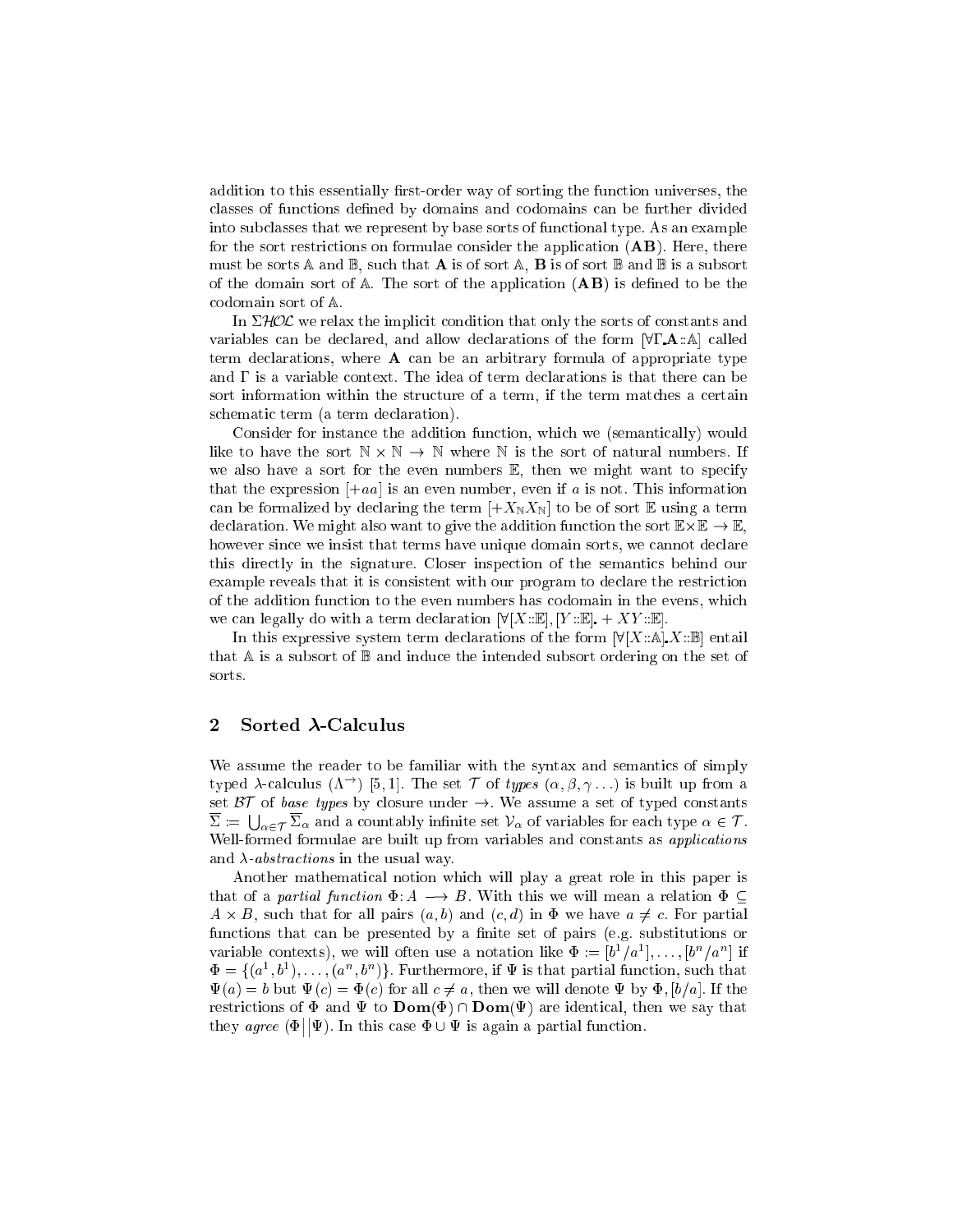**Definition 21 (Sort System)** A *sort system* is a quintuple  $(S, \mathcal{BS}, \mathfrak{r}, \mathfrak{d}, \tau)$ , where  $\mathbf{B}$  is a nite set of symbols, and the set of symbols, set of sorts  $\mathbf{B}$  is the set of sorts S is the set of sorts S is the set of sorts S is the set of sorts S is the set of sorts S is the set of sorts S is the s closure of BS under  $\rightarrow$ . We will denote sorts with symbols like A, B, C, D and have  $\mathbb{B} \to \mathbb{A} \in \mathcal{S}$ , whenever  $\mathbb{A}, \mathbb{B} \in \mathcal{S}$ . The functions  $\mathfrak{r}, \mathfrak{d}$  and  $\tau$  specify the sorts of the *codomain*, *domain* and the *type* of a sort and we require that  $\tau(A) = \tau(\mathfrak{d}(A)) \to \tau(\mathfrak{r}(A))$  for all sorts  $A \in \mathcal{S}$ . The type  $\tau(A) \in \mathcal{T}$  is called the type of the sort  $\mathbb A$ . We will denote the set of sorts of type  $\alpha$  with  $\mathcal{S}_{\alpha}$ , call a sort  $\mathbb{A} \in \mathcal{S}_{\alpha \to \beta}$  a *functional sort* and denote the set of functional sorts by  $\mathcal{S}^*$  (non-functional sorts by  $\mathcal{S}^*$  ). Note that the sets  $\mathcal{D}\mathcal{S}$  and  $\mathcal{S}^*$  are in general distinct (see example 28). Furthermore let  $\text{ln}(\mathbb{A}) := 0$ , iff  $\mathbb{A} \in \mathcal{BS}$  and  $\ln(\mathbb{A} \to \mathbb{B}) := 1 + \ln(\mathbb{B})$ . We will use the shorthands  $\mathfrak{r}^i(\mathbb{A})$  and  $\mathfrak{r}^i(\mathbb{A})$  defined by

$$
\mathfrak{r}^0(\mathbb{A}) = \mathbb{A} \quad \mathfrak{r}^{i+1}(\mathbb{A}) = \mathfrak{r}(\mathfrak{r}^i(\mathbb{A})) \qquad \mathfrak{d}^0(\mathbb{A}) = \mathbb{A} \quad \mathfrak{d}^{i+1}(\mathbb{A}) = \mathfrak{d}(\mathfrak{r}^i(\mathbb{A}))
$$

It will be important that the signatures over whi
h our well-sorted terms are built "respect function domains,", i.e. that for any term **A** and any sorts  $\mathbb{A}$  and  $\mathbb B$  of **A**, the identity  $\mathfrak{d}(\mathbb{A}) = \mathfrak{d}(\mathbb{B})$  holds. The proof that signatures indeed satisfy this property depends on the consistency conditions for valid signatures, given in terms of the equivalence relation **Rdom**, where  $\mathbb{A}$  **Rdom**  $\mathbb{B}$ , iff  $\mathfrak{d}^i(\mathbb{A}) = \mathfrak{d}^i(\mathbb{B})$ for all  $i \leq k$ , such that  $\mathfrak{r}^k(\mathbb{A})$  and  $\mathfrak{r}^k(\mathbb{B})$  are of the same base type.

Next, we will introdu
e the on
ept of well-sortedness for formulae. A term A will be called well-sorted with respect to a signature  $\Sigma$  and a context  $\Gamma$ . if the judgment  $\Gamma \vdash_{\Sigma} \mathbf{A} : \mathbb{A}$  is derivable in the inference system  $\Sigma HOL$ . Here the ontext gives lo
al sort information for the variables, whereas the signature ontains sort information given by term s
hemata (the term de
larations). One of the difficulties in devising a formal system with term declarations is that the signature needed for defining well-sortedness in itself contains terms that have to be well sorted. Therefore we need to combine the inference systems for the judgment  $\frac{su}{su}$   $\rightarrow$  (  $\rightarrow$  as a value signature) and that for well-sortedness  $(\Gamma \vdash_{\Sigma} \mathbf{A} : A)$  into one large system  $\Sigma HOL$ . Another difficulty is that we also have to treat a sorted  $\beta\eta$ -conversion judgment  $\Gamma \vdash_{\Sigma} \mathbf{A} =_{\beta\eta} \mathbf{B}$  in  $\Sigma\mathcal{HOL}$ , since we want  $\beta\eta$ -conversion to be sort preserving.

**Definition 22 (Variable Context)** Let  $X_{\alpha}$  be a variable and A a sort, then we call a pair [X:A] a variable declaration for X, iff  $\tau(A) = \alpha$ . We call a finite set of variables decreases and context ( ) is context ( )  $\cup_{\ell \in \ell} \ell = \ell$  ), if it is an particle function function i.e.  $\sim$  10  $\mu$  - state time with our complete time and the particle of  $\sim$  $\Gamma(X) = \mathbb{A}$  for  $\Gamma := \Gamma', [X : \mathbb{A}],$  even if  $\Gamma'(X) = \mathbb{B}.$ 

Definition 23 (Well-Sorted Formulae and Valid Signatures) For a fixed signature  $\Sigma$  and a context  $\Gamma$  we say that a formula **A** is of sort  $\mathbb{A}$ , iff the judgment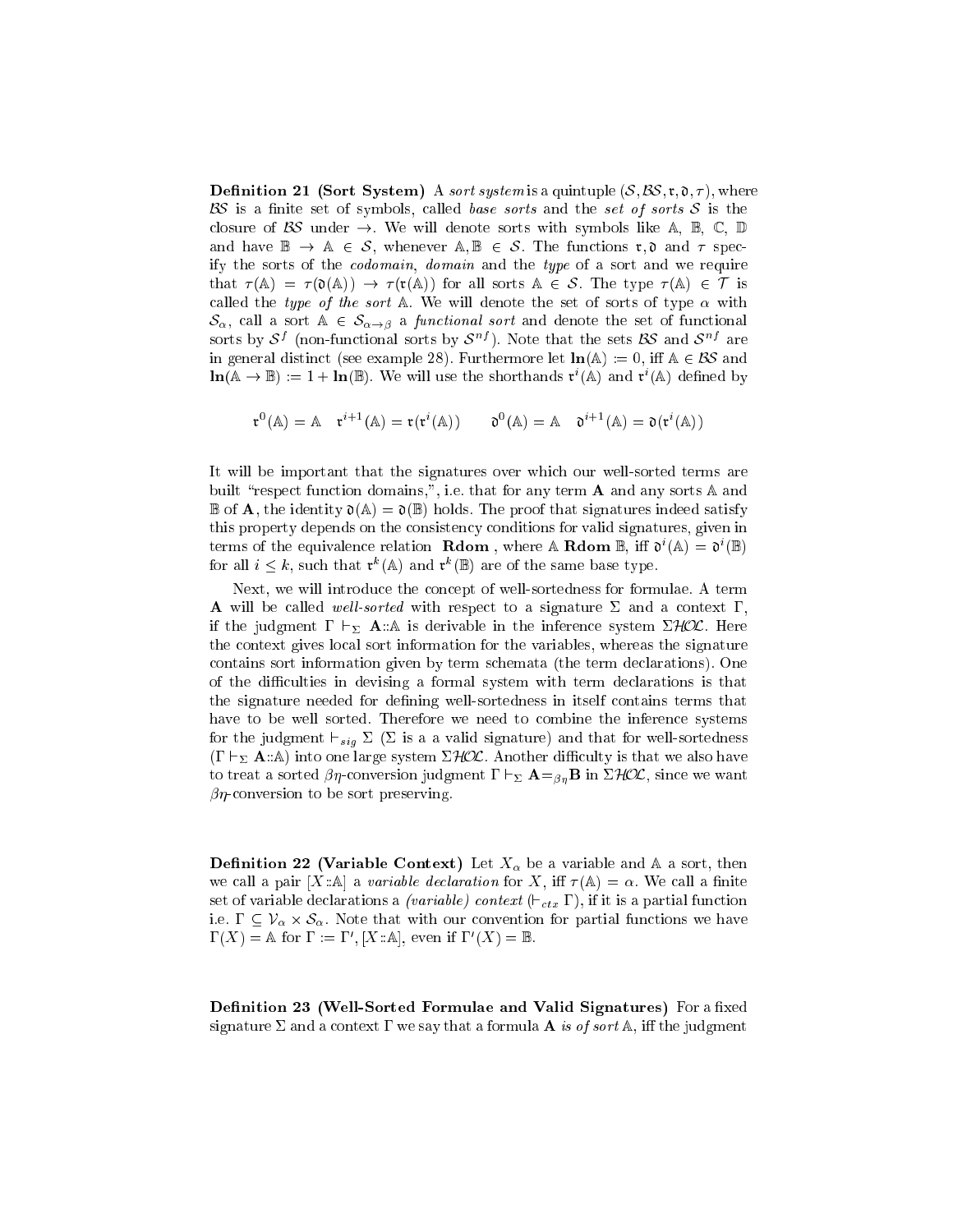$\Gamma \vdash_{\Sigma} \mathbf{A}$ ::A is derivable in the following inference system.

$$
\frac{\begin{array}{c|c|c|c}\n\hline\n\text{F}_{sig} \Sigma & \text{F}_{ctx} \Gamma & \Gamma(X) = \mathbb{A} \\
\hline\n\Gamma \vdash_{\Sigma} X::\mathbb{A} & & \text{F} \uparrow_{\Sigma} \mathbf{A}::\mathbb{A} \\
\hline\n\end{array}\n\qquad\n\frac{\begin{array}{c|c|c}\n\hline\n\text{Y} \Delta \cdot \mathbf{A}::\mathbb{A} \end{array} \in \Sigma & \text{F}_{sig} \Sigma & \Delta \subset \Gamma \\
\hline\n\Gamma \vdash_{\Sigma} \mathbf{A}::\mathbb{A} & & \text{F} \uparrow_{\Sigma} \mathbf{A}::\mathbb{A} \\
\hline\n\Delta \cup \Gamma \vdash_{\Sigma} (\mathbf{A} \mathbf{B})::\mathbf{r}(\mathbb{A}) & & \text{F} \uparrow_{\Sigma} (\lambda X_{\mathbb{B}} \cdot \mathbf{A})::\mathbb{B} \rightarrow \mathbb{A} \\
\hline\n\end{array}
$$
\n
$$
\frac{\begin{array}{c|c|c}\n\Gamma \vdash_{\Sigma} \mathbf{A}::\mathbb{A} & \Gamma \vdash_{\Sigma} \mathbf{B}::\mathbb{B} & \Gamma \vdash_{\Sigma} \mathbf{A} = \beta \eta \mathbf{B} \\
\hline\n\Gamma \vdash_{\Sigma} \mathbf{B}::\mathbb{A} & & \text{F} \uparrow_{\Sigma} \mathbf{B}::\mathbb{A}\n\end{array}
$$

 $\mathbf{f}$  following inference that is given that if  $\mathbf{f}$  by specific that is given that if  $\mathbf{f}$ it is legal to add term declarations to valid signatures, if either they are the first declarations for new constants, or if the formula **A** is well-sorted and the new sort  $A$  respects function domains.

$$
\frac{\vdash_{sig} \Sigma \quad c \notin \Sigma \quad c \in \overline{\Sigma}_{\alpha} \quad \mathbb{A} \in \mathcal{S} \quad \tau(\mathbb{A}) = \alpha}{\vdash_{sig} \Sigma, [c::\mathbb{A}]}
$$
\n
$$
\frac{\Gamma \vdash_{\Sigma} \mathbf{A} :: \mathbb{A} \quad \Sigma \vdash \mathbb{A} \quad \text{Rdom } \mathbb{B}}{\vdash_{sig} \Sigma, [\forall \Gamma \mathbf{A} :: \mathbb{B}]}
$$

Finally let  $\Gamma \vdash_{\Sigma} \mathbf{A} =_{\beta\eta} \mathbf{B}$  be the congruence judgment induced by the reduction judgment.

$$
\frac{\Gamma \vdash_{\Sigma} \mathbf{A} : \mathbb{A}}{\Gamma \vdash_{\Sigma} (\lambda X_{\mathfrak{d}(\mathbb{A})}. \mathbf{A}X) \to_{\eta} \mathbf{A}} \qquad \frac{\Gamma, [X : \mathbb{B}] \vdash_{\Sigma} \mathbf{A} : \mathbb{A} \quad \Delta \vdash_{\Sigma} \mathbf{B} : \mathbb{B} \quad \Gamma || \Delta}{\Gamma \cup \Delta \vdash_{\Sigma} (\lambda X_{\mathbb{B}}. \mathbf{A}) \mathbf{B} \to_{\beta} [\mathbf{B}/X] \mathbf{A}}
$$

In the definition of sorted  $\eta$ -reduction we have taken care to identify the supporting sort  $\mathfrak{d}(\mathbb{A})$  of  $\mathbf{A}$  (which will turn out to be unique in theorem 24), since the formula  $(\lambda X_{\mathbb{B}} \mathbf{A} X)$  denotes the restriction of the function **A** to sort **B**, if **B** is a subsort of  $\mathfrak{d}(\mathbb{A})$  and can therefore not be equal to **A**.

It is easy to see that the judgments defined above respect well-typedness, i.e. that the information described by  $\Sigma HOL$  merely refines the type information. In particular sorted  $\beta\eta$ -conversion is a sub-relation of typed conversion. As a direct consequence sorted  $\beta\eta$ -reduction is terminating. The confluence result depends on the following theorem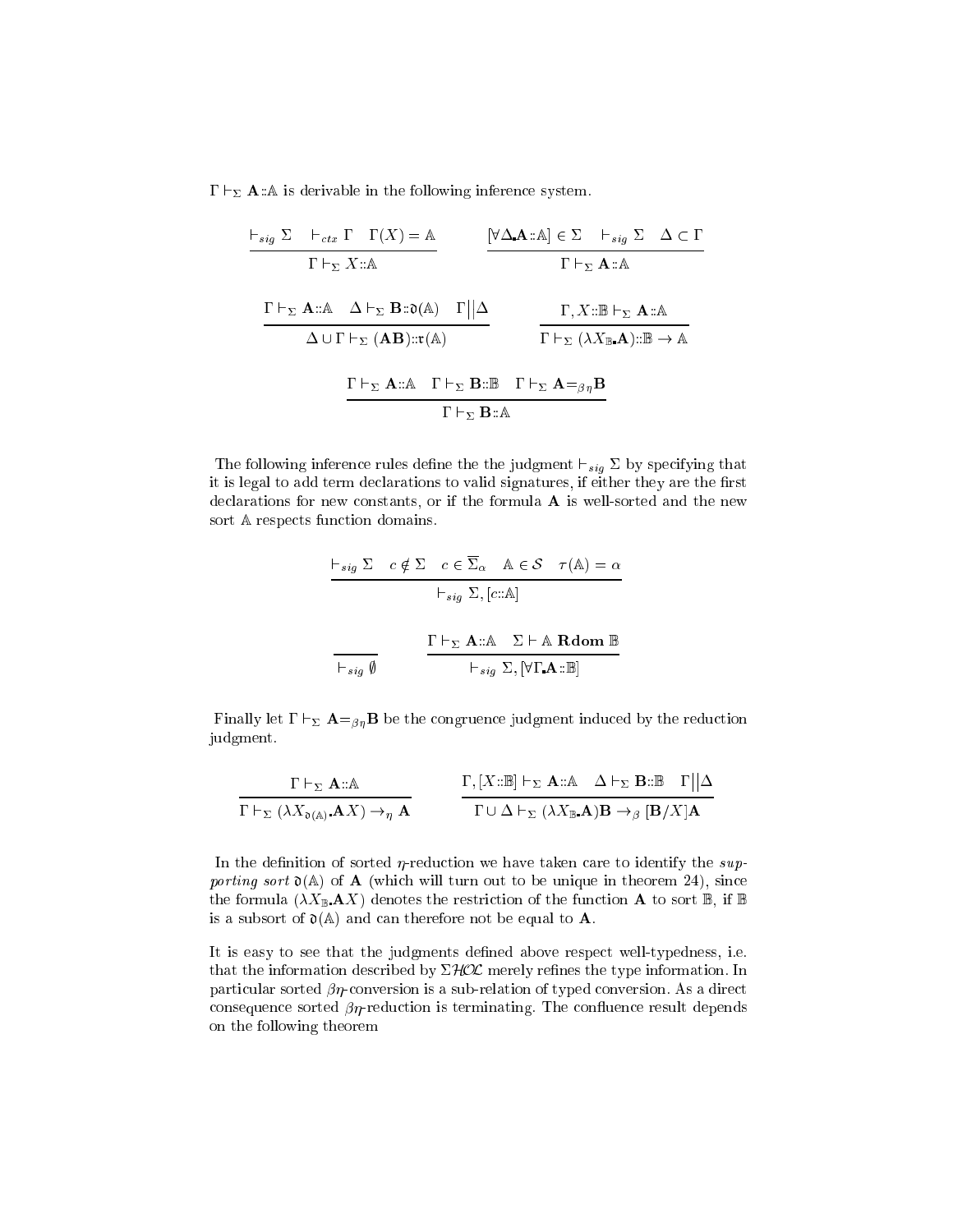### **Theorem 24** If  $\Gamma \vdash_{\Sigma} \mathbf{A} : \mathbb{A}$  and  $\Gamma \vdash_{\Sigma} \mathbf{A} : \mathbb{B}$ , then  $\mathbb{A}$  Rdom  $\mathbb{B}$ .

In fact the formal system  $\Sigma HOL$  is designed to capture informal mathematical pra
ti
e, where fun
tions have unique domains asso
iated with them.

If we only have one base sort per base type, then the set of well-sorted formulae is isomorphic to the set of well-typed formulae, therefore  $\Sigma HOL$  is a generalization of  $\Lambda^{\rightarrow}$ . It is an important property of our system, that any valid signature is *subterm-closed*, that is each subterm of a well-sorted term is again well-sorted. This fact is natural, since it does not make sense to allow ill-formed subexpressions in well-formed expressions.

**Definition 25** Let  $\Gamma$  and  $\Delta$  be variable contexts, then we call a substitution  $\sigma$ a  $\Sigma$ -substitution ( $\sigma \in \mathbf{wsSub}(\Sigma, \to)$ ), iff the judgment  $\Gamma \vdash_{\Sigma} \sigma : \Delta$  is derivable in the following inferen
e system.

$$
\frac{\Gamma \vdash_{\Sigma} \sigma : \Delta \quad \Gamma' \vdash_{\Sigma} \mathbf{A} : \mathbb{A} \quad \Gamma \mid |\Gamma' \quad X \notin \mathbf{Dom}(\Gamma)}{\Gamma \vdash_{\Sigma} \sigma, [\mathbf{A}/X] : \Delta, [X : \mathbb{A}]}
$$

Let  $\Gamma \vdash_{\Sigma} \sigma : \Delta$ . We can show that if  $\Xi \cup \Delta \vdash_{\Sigma} A : A$ , then  $\Xi \cup \Gamma \vdash_{\Sigma} \sigma(A) : A$ and furthermore  $\text{Dom}(\Delta) = \text{Dom}(\sigma)$  and  $\text{Dom}(\Delta) \cap \text{Dom}(\Gamma) = \emptyset$ . Thus  $\Sigma$ substitutions are idempotent and their application conserves sets of sorts. As a consequence we can show that if  $\Gamma \vdash_{\Sigma} A =_{\beta\eta} B$ , then **A** and **B** have the same set of sorts. Thus the fundamental operations of sorted higher-order deduction systems do not allow the formation of ill-sorted terms from well-sorted ones. This will ensure that such systems never have to handle ill-sorted terms, even intermediately.

Let  $\Gamma \vdash_{\Sigma} X:\mathbb{B}$  but  $\Gamma(X) = \mathbb{A}$  (we abbreviate this by  $\Gamma \vdash_{\Sigma} \mathbb{A} \leq_{\Sigma} \mathbb{B}$ ), then for all formulae  $\Gamma \vdash_{\Sigma} \mathbf{A} : A$  we also have  $\Gamma \vdash_{\Sigma} \mathbf{A} : B$ , since  $\Gamma \vdash_{\Sigma} [\mathbf{A}/X]X : B$ . This is just the situation that is aptured with the notion of sort in
lusion in traditional sorted logi
s, where the subsort relation is the smallest partial ordering that ontains a set of subsort de
larations. The subsort relation plays such a central role in these systems that they are collectively called "ordersorted". Since subsorting is a derived relation in  $\Sigma HOL$  (cf. theorem 27), we do not have to treat it in our meta-logical development. On the object level (and for omputation) however it is a useful notion to employ, sin
e it allows to spe
ify taxonomic hierarchies of sorts, which play a great role in intuitive mathematics.

In contrast to the first-order systems the subsort relation is not finite, even with a finite set of base sorts. Thus the relation cannot be pre-computed in advance. On the other hand it is not clear, whether the sort-checking problem is de
idable (in fa
t this problem an be seen to be equivalent to the higherorder mat
hing problem, where de
idability is known only for restri
ted lasses of formulae), which is another reason for limited practical usefulness of the full subsorting relation. One way out of this situation is to approximate the subsort relation by a sub-relation computed from a finite set of subsort declarations with ertain indu
tion prin
iples.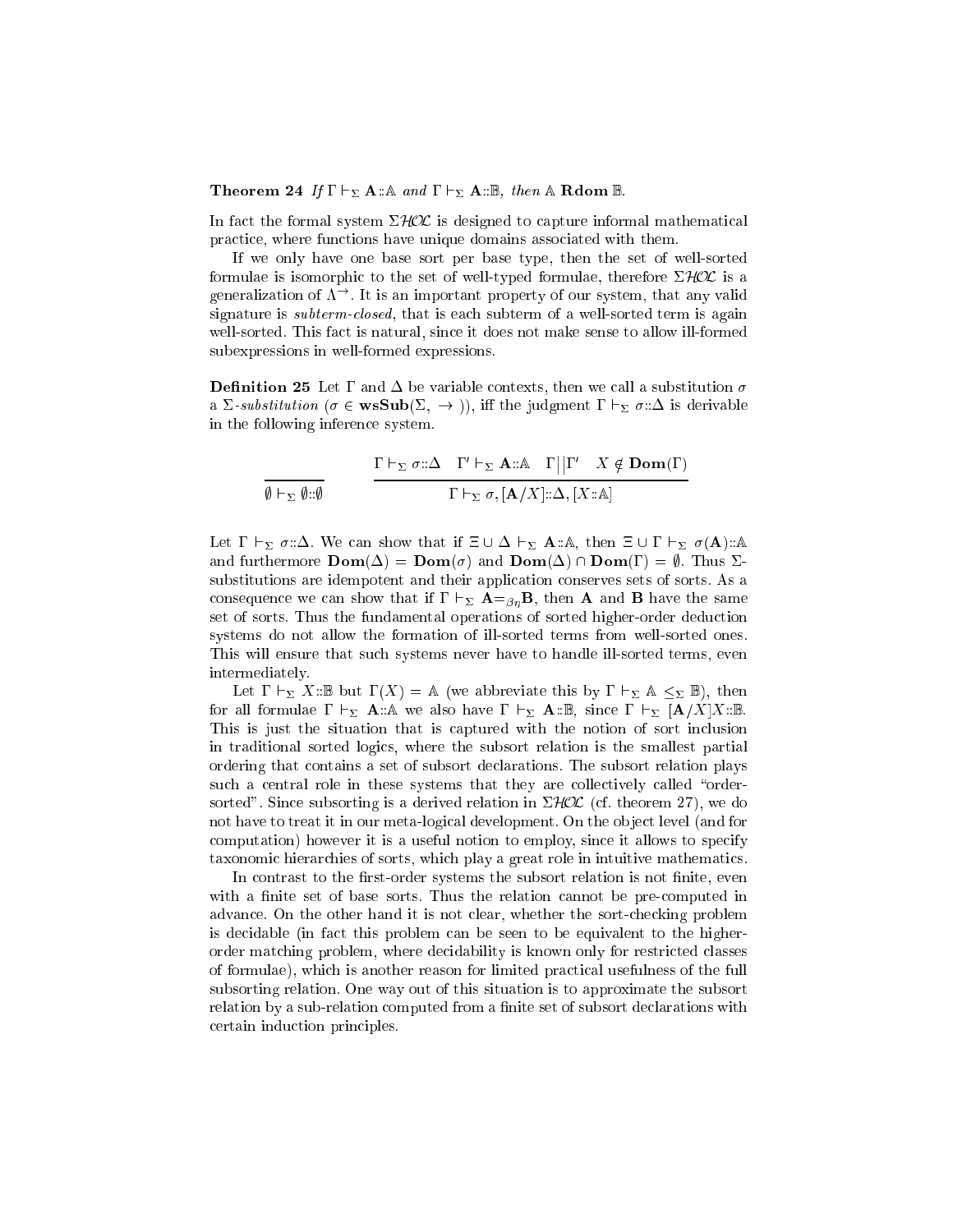**Definition 26 (Sort Inclusion)** Let  $R$  be a binary relation on sorts, such that  $[X:\mathbb{A}] \vdash_{\Sigma} X:\mathbb{B}$ , whenever  $\mathcal{R}(\mathbb{A}, \mathbb{B})$ , then we call  $\mathcal{R}$  an approximation of the subsort relation in  $\Sigma$ . We will call term declarations of the form  $\forall X_{\mathbb{A}} X:\mathbb{B}$ subsort declarations and abbreviate them with  $A \leq B$ . The following inference system is called the  $\Sigma HOL$  subsort inference system for R

| $\mathcal{R}(\mathbb{A}, \mathbb{B})$           | $\vdash_{sig} \Sigma$                           | $\vdash_{sig} \Sigma$                                                                              | $\vdash_{sig} \Sigma$ |
|-------------------------------------------------|-------------------------------------------------|----------------------------------------------------------------------------------------------------|-----------------------|
| $\Sigma \vdash A \leq_{\mathcal{R}} \mathbb{B}$ | $\Sigma \vdash A \leq_{\mathcal{R}} \mathbb{A}$ | $\Sigma \vdash A \leq_{\mathcal{R}} \mathfrak{d}(\mathbb{A}) \rightarrow \mathfrak{r}(\mathbb{A})$ |                       |
| $\Sigma \vdash A \leq_{\mathcal{R}} \mathbb{B}$ | $\Sigma \vdash B \leq_{\mathcal{R}} \mathbb{C}$ | $\Sigma \vdash A \leq_{\mathcal{R}} \mathbb{B}$                                                    |                       |
| $\Sigma \vdash A \leq_{\mathcal{R}} \mathbb{C}$ | $\Sigma \vdash A \leq_{\mathcal{R}} \mathbb{B}$ |                                                                                                    |                       |

We will call the relation  $\mathcal{R}^{\leq}$  defined by  $\mathcal{R}^{\leq}(\mathbb{A}, \mathbb{B}),$  iff  $\Sigma \vdash \mathbb{A} \leq_{\mathcal{R}} \mathbb{B}$  is the *ordering* relation for  $\mathcal{L}$  and  $\mathcal{L}$  and  $\mathcal{L}$  are subsorting in the subsorting judgment subsorting judgment subsorting judgment subsorting judgment subsorting judgment subsorting  $\mathcal{L}$ for the subsort declarations simply with  $\Sigma \vdash A \leq \mathbb{B}$ .

**Theorem 27** If R is an approximation of the subsort relation of  $\Sigma$ , then the relation  $\kappa$  = is also an approximation.

The subsort judgment interacts with well-sorted formulae by the classical weakening rule, whi
h allows to weaken the sort information.

$$
\frac{\Gamma \vdash_{\Sigma} A :: \mathbb{A} \quad \Sigma \vdash \mathbb{A} \leq_{\mathcal{R}} \mathbb{B}}{\Gamma \vdash_{\Sigma} A :: \mathbb{B}}
$$

As a consequence of Theorem 27 we can see that if  $\mathcal R$  is an approximation of the subsort relation in  $\Sigma$ , then the weakening rule is admissible in  $\Sigma HOL$ . Furthermore we have A **Rdom** B whenever  $\Sigma \vdash A \leq_R B$ . In particular  $\tau(A) =$  $\tau(\mathbb{B})$  in this situation and therefore, the sets  $\{A \in \mathcal{S} \mid \tau(A) = \alpha\}$  are mutually in
omparable.

**Example 28** Let  $\mathcal{BS} := \{\mathbb{R}, \mathbb{C}, \mathbb{D}, \mathbb{P}\}\$  where the intended meaning of  $\mathbb{R}$  is the set of real numbers, that of  $\mathbb C$  and  $\mathbb D$  the sets of continuous and differentiable functions and finally that of  $\mathbb P$  the set of polynomials. Therefore the types have to be  $\tau(\mathbb{R}) = \iota$ ,  $\tau(\mathbb{C}) = \tau(\mathbb{D}) = \tau(\mathbb{P}) = \iota \to \iota$  and  $\mathfrak{r}(\mathbb{C}) = \mathfrak{d}(\mathbb{C}) = \mathbb{R}, \ldots$  In this example we want to model a taxonomy for elementary calculus, so let  $\Sigma$ be the set containing the subsort declarations  $[\mathbb{P} \leq \mathbb{D}], [\mathbb{D} \leq \mathbb{C}],$  and the term de
larations

$$
[\lambda X_{\mathbb{R}} X : \mathbb{P}], [\lambda X_{\mathbb{R}} Y_{\mathbb{R}} : \mathbb{P}], [\lambda X_{\mathbb{R}} + (F_{\mathbb{P}} X)(G_{\mathbb{P}} X) : \mathbb{P}], [\lambda X_{\mathbb{R}} * (F_{\mathbb{P}} X)(G_{\mathbb{P}} X) : \mathbb{P}]
$$

for polynomials and furthermore  $[\partial:\mathbb{D}\to\mathbb{C}], [\partial:\mathbb{P}\to\mathbb{P}]$  for the differentiation operator  $\partial$ , then it is easy to check that  $\Sigma$  is a valid signature. We can see that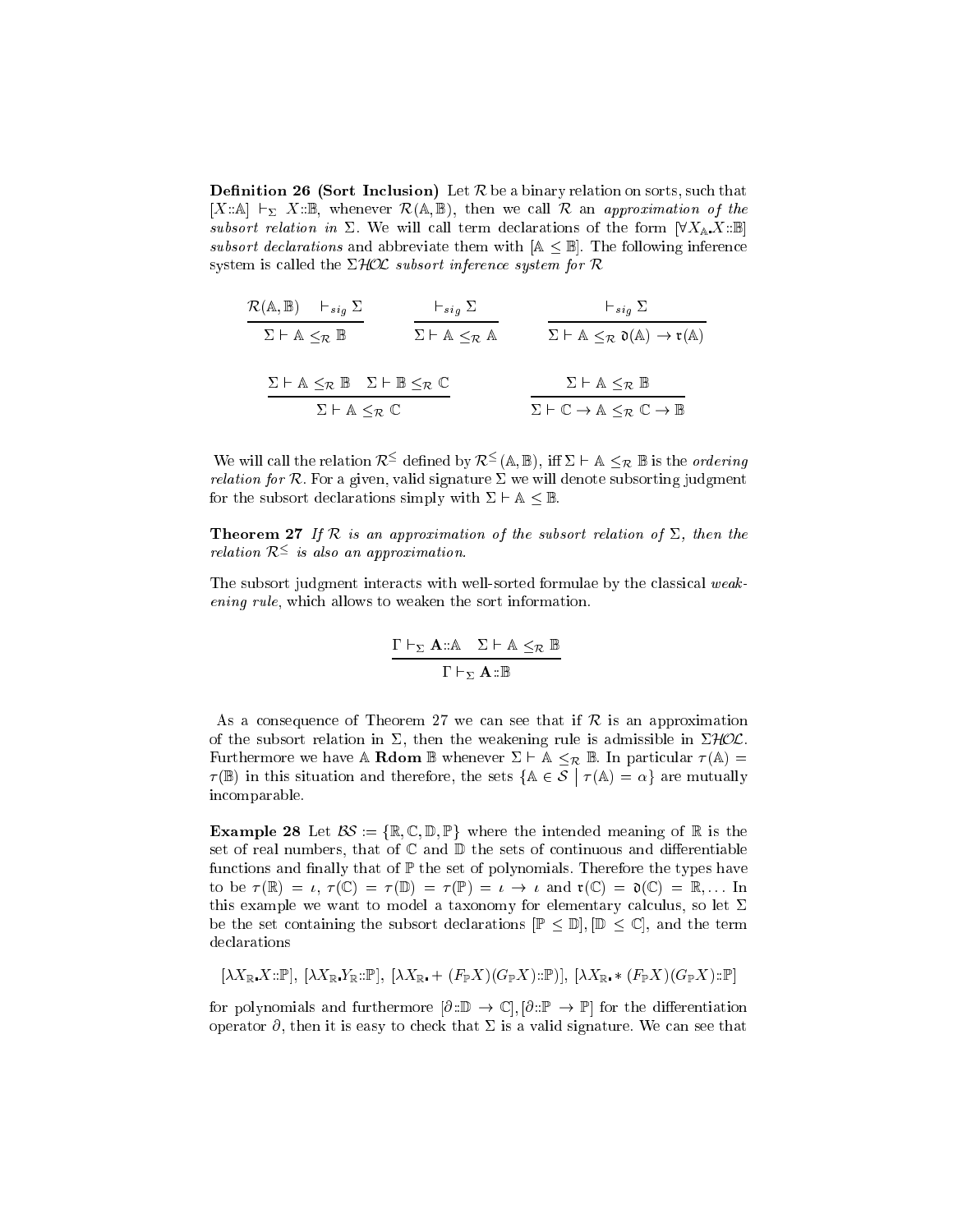we have coded a great deal of information about polynomials and differentiation into the term declarations of  $\Sigma$ . Note that up to (elementary arithmetic) any polynomial is indeed of sort P. The pra
ti
al advantage of this formalization of elementary algebra is that this can be used in the unification during proof search in refutation calculi and thus considerably reduce the search for proofs.

#### 3Stru
ture Theorem and General Bindings

The key tool for the investigation of well-sorted formulae will be the structure theorem which we are about to prove. The principal difficulty of  $\Sigma HOL$  is that the property of well-sortedness is highly non-structural, which makes the classical deduction methods, such as unification that analyze the structure of formulae difficult. The structure theorem recovers structural properties of well-sorted formulae by linking the sort information (the existence of certain term declarations) with structural information about normal forms.

Theorem 31 (Structure Theorem) Let A be a well-sorted formula with long head normal form  $[\lambda X^k h \mathbf{U}^n]$  and  $\Gamma \vdash_{\Sigma} \mathbf{A}$  . A. Furthermore let  $\Xi^j$  be the variable context  $[X^1::0(\mathbb{A})], \ldots, [X^j::0^j(\mathbb{A})]$  and  $l = \ln(\mathbb{A}),$  then

- 1. h is a variable with  $\Gamma$ ,  $\Xi^k(h) = \mathbb{B}$ , such that  $\mathfrak{r}^n(\mathbb{B}) = \mathfrak{r}^k(\mathbb{A})$ ,  $\Gamma$ ,  $\Xi^k \vdash_{\Sigma}$  $\mathbf{U}^i$ ::0<sup>i</sup>(B) for  $1 \leq i \leq n$ .
- 2. there is a term declaration  $\forall \Delta \mathbf{B} : \mathbb{B} \in \Sigma$ , a  $\Sigma$ -substitution  $\theta$  and well-sorted formulae **D** , such that
	- (a)  $\Gamma \vdash_{\Sigma} \mathbf{A} =_{\beta\eta} (\lambda X_{\mathbf{a}^l(\mathbb{A})}^l \mathbf{\theta}(\mathbf{B}) \mathbf{D}^m)$ , where  $m := l + \ln(\tau(\mathbb{B})) \ln(\tau(\mathbb{A})) \geq 0$ .
	- (b)  $\Gamma, \Xi^l \vdash_{\Sigma} \theta : \Delta, \Gamma, \Xi^l \vdash_{\Sigma} \mathbf{D}^l : \mathfrak{d}^l(\mathbb{B})$  for all  $i \leq m$  and  $\mathfrak{r}^m(\mathbb{B}) = \mathfrak{r}^l(\mathbb{A})$ .
	- (c) If h is a constant, then  $head(B) = Z \in Dom(\theta)$  and  $head(\theta(Z)) = h$ or else **head**(**B**) = h.
	- (d)  $dp(D^i) < dp(hU^n)$  and  $dp(\theta) < dp(hU^n)$ .

Here the depth of a substitution  $\theta$  is the maximum of the  $d\mathbf{p}(\theta(X))$  for all  $X \in$  $\mathbf{Dom}(\theta)$  and the depth of a formula is the depth of the corresponding tree.

One of the key steps in sort computation and unification is solving the following problem: given a sort  $\mathbb A$  and an atom  $\mathbb C$ , find the most general well-sorted formula of sort  $\mathbb A$  that has head **C**. Such formulae are called general bindings of sort  $\mathbb A$  for the head C. In  $\Sigma HOL$ , this problem requires a more careful investigation than in  $\Lambda^{\rightarrow}$ . For instance consider a context  $\Gamma$ , such that  $\Gamma(Z) = \mathbb{B} \to \mathbb{B}$ ,  $\Gamma(X) =$  $\Gamma(Y) = \mathbb{B}$  and  $\Gamma(W) = \mathbb{A}$  and  $\Sigma$  consists of the following term declarations  $\mathbb{A} \leq$  $\mathbb{B}, [\alpha:\mathbb{A}], [b:\mathbb{B}], [f:(\mathbb{B} \to \mathbb{B} \to \mathbb{B})], [\forall [X:\mathbb{B}], (faX):\mathbb{A}], [\forall [X:\mathbb{B}], (fXb):\mathbb{A}]$  then the most general formulae with the head f and sort  $\mathbb B$  is  $fXY$ , of sort A are  $faX$ and  $f X b$  and finally of sort  $(\mathbb{B} \to \mathbb{A})$  are  $\lambda X_{\mathbb{B}} f a(Z X)$  and  $\lambda X_{\mathbb{B}} f (Z X) b$ . In  $\Lambda^{\to}$ these general bindings are unique and onsist only of the head and of variables. In order-sorted type-theory each term declaration, that has the appropriate head and meets ertain onditions will ontribute a general binding.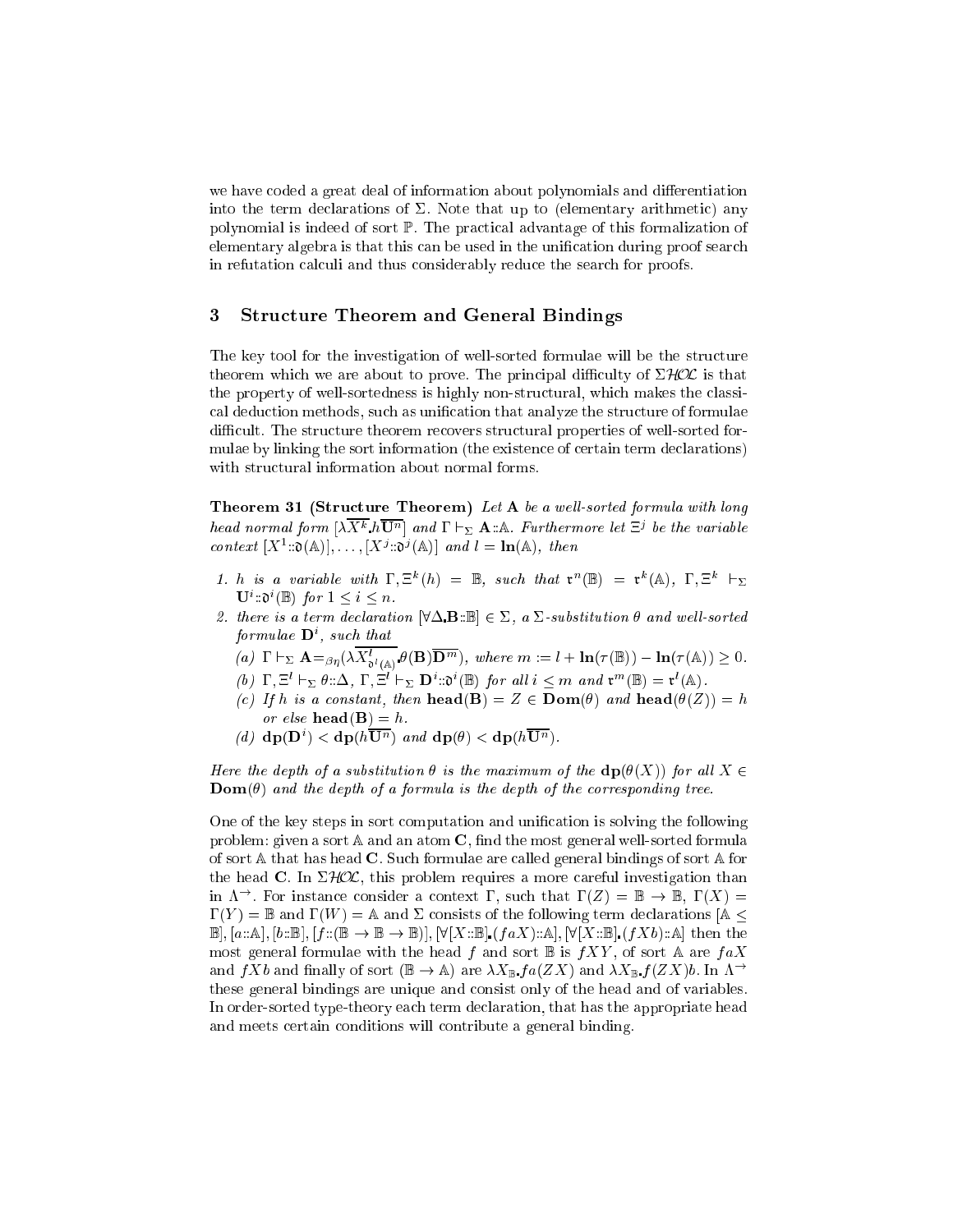Definition 32 (General Binding) For the definitions of general bindings we have two possibilities, corresponding to the two cases of the structure theorem. The first (classical) one obtains the sort information from the head variable, whereas the second one obtains the sort information from a term declaration. Let  $\Gamma$  be a context and  $\mathbb A$  and  $\mathbb B$  be sorts, such that

\n- 1. 
$$
l = \ln(\mathbb{A})
$$
 and  $m = l + \ln(\tau(\mathbb{A})) - \ln(\tau(\mathbb{B})) \geq 0$
\n- 2.  $\mathbf{r}^m(\mathbb{B}) = \mathbf{r}^l(\mathbb{A})$
\n- 3.  $\mathbf{V}^i = (H^i X^1 \dots X^l)$ , where  $H^i$  are variables not in  $\mathbf{Dom}(\Gamma)$
\n- 4.  $\mathcal{H} := [H^1 : \mathfrak{d}^l(\mathbb{A}) \to \mathfrak{d}^1(\mathbb{B})], \ldots, [H^m : \mathfrak{d}^l(\mathbb{A}) \to \mathfrak{d}^m(\mathbb{B})],$
\n

then the formula  $G:=(\lambda X^1_{\mathfrak{d}^1(\mathbb{A})}\ldots X^t_{\mathfrak{d}^l(\mathbb{A})}\; h\mathbf{V}^1\ldots \mathbf{V}^m)$  is called a *general binding* of sort A and head h if  $h = X^j$  or  $h \in \text{Dom}(\Gamma)$  and  $\Gamma(h) = \mathbb{B}$ . We call H the ontext of variables introdu
ed for G.

Let  $[\forall [Y^t..\mathbb{C}^n]$ . B: B  $\in \Sigma$  and A, B and  $V^i$  as above and furthermore

- 5.  $\mathbf{W}^i := (K^i X^1 \dots X^i)$ , where  $K^i$  are variables not in  $\Gamma \cup \mathcal{H}$
- $6. \mathcal{K} := [K^1 \colon \mathfrak{d}^l(\mathbb{A}) \to \mathbb{C}^1], \dots, [K^t \colon \mathfrak{d}^l(\mathbb{A}) \to \mathbb{C}^t]$
- 7.  $\mathbf{B}' = [\mathbf{W}^t / Y^n] \mathbf{B}$  and  $h := \mathbf{head}(\mathbf{B}')$

then the formula  $G := (\lambda X_{\mathfrak{d}^1(\mathbb{A})}^1 \dots X_{\mathfrak{d}^l(\mathbb{A})}^l \mathbf{B}' \mathbf{V}^1 \dots \mathbf{V}^m)$  is called a *general bind*ing of sort  $\mathbb A$  and head h. In this case the context of variables introduced for G is  $\pi$   $\cup$   $\kappa$ . Now we define the set  $\mathcal{G}_{\mathbb{A}}(2,1,\mathsf{C})$  to be the set of all general bindings of sort A and head h and introduced context  $\mathcal{C}$ . If the head of G is bound, then we call **G** a projection binding, if h is a variable in  $\text{Dom}(\Gamma)$  or a constant *imitation* binding and if  $h \in \text{Dom}(\mathcal{K})$  (G is induced by a flexible term declaration in this case), then we call **G** a *general weakening binding of sort*  $\mathbb{A}$ . We will denote the set of all such bindings with  $W_{\mathbb{A}}(\Sigma,\Gamma,\mathcal{C})$ .

It is easily verified that  $\Gamma, \mathcal{C} \vdash_{\Sigma} \mathbf{G} : \mathbb{A}$  and  $\mathbf{head}(\mathbf{G}) = h$ , provided that  $\mathbf{G} \in$  $\mathcal{G}_{\mathbb{A}}^{\times}(\mathbb{Z}, \mathbf{1}, \mathbb{C})$ , which explains the naming in the definition above. The following theorem is a consequence of the structure theorem and the basis of the unification transformations given below.

Theorem 33 (General Binding Theorem) Let  $\mathbf{A} = \lambda X^k h \mathbf{U}^n$  be a long  $\beta\eta$ -normal form with  $\Gamma \vdash_{\Sigma} A:\mathbb{A}$ , then there exists a general binding  $G \in$  $\mathcal{G}_{\mathbb{A}}^{\times}(2,1,\mathcal{C}) \cup \nu_{\mathbb{A}}(2,1,\mathcal{C})$  and a 2-substitution  $\rho \in \mathbf{w}\mathbf{S}\mathbf{u}\mathbf{b}(\mathcal{C} \to 1,2)$ , such that  $dp(\rho) < dp(A)$  and  $C, \Gamma \vdash_{\Sigma} \rho(G) =_{\beta n} A$ .

#### $\overline{4}$ Unification

Building upon the notion of general bindings we give a set of transformations for (pre-)unification, which we will prove correct and complete with the methods of  $[20]$ .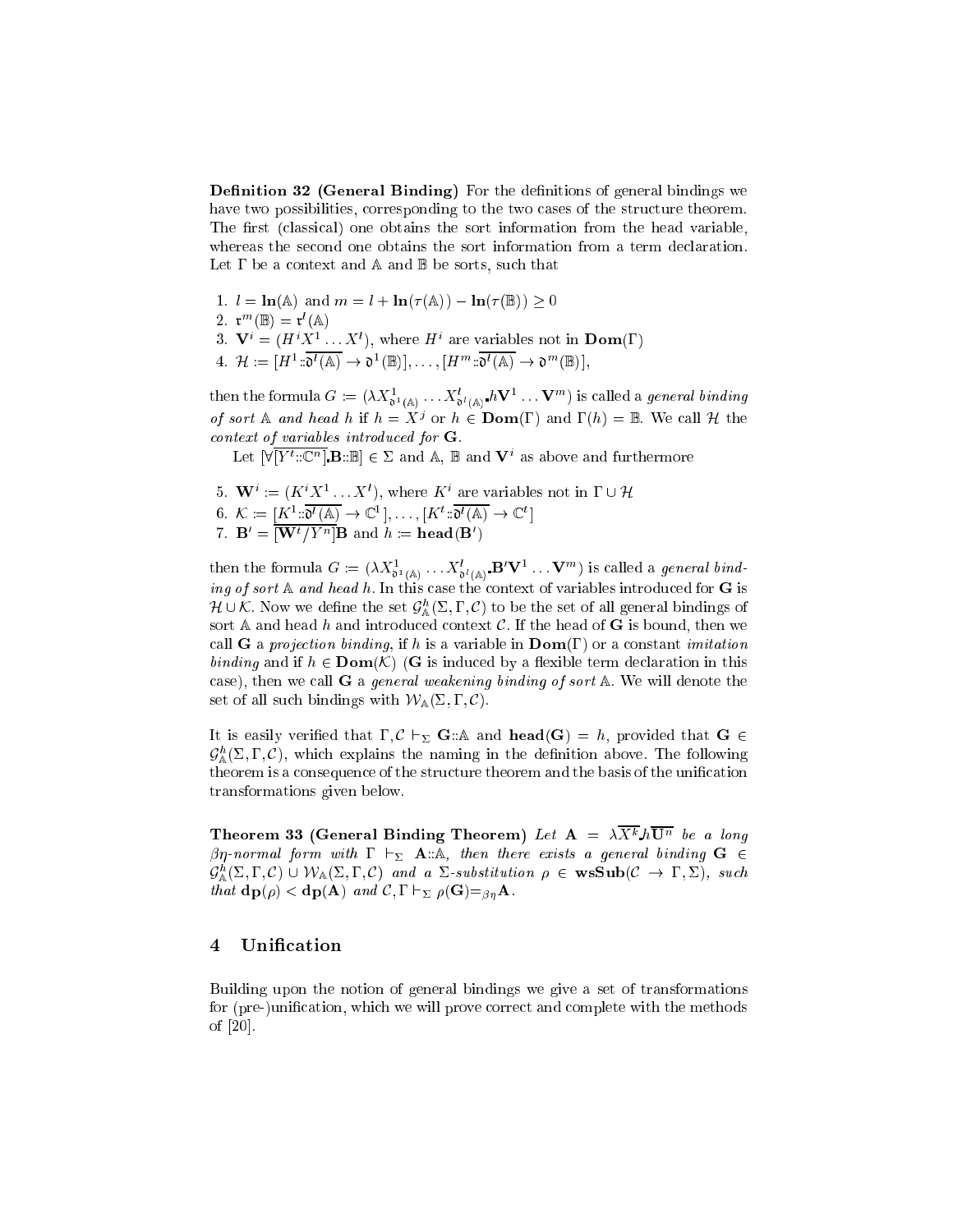Definition 41 (Unification Problem) A *unification problem* is a formula in the language  $\mathcal{E} ::= \mathbf{A} = \mathbf{B} \mid \exists [X : \mathbb{A}] \mathcal{E} \mid \forall [X : \mathbb{A}] \mathcal{E} \mid \mathcal{E}_1 \wedge \mathcal{E}_2 \mid \top$ . In order to simplify the presentation of the algorithm, we assume that all unification formulae are in 50-form  $\varepsilon := 51$  ( $\Delta \varepsilon$  . Each formula is equivalent to one in this form by raising [15]. We call a  $\Sigma$ -substitution  $\theta$ , such that  $\Gamma \vdash_{\Sigma} \theta : \Delta$  and  $\Gamma \vdash_{\Sigma}$  $\theta(\mathbf{A}) =_{\beta n} \theta(\mathbf{B})$  for all pairs  $\mathbf{A} = \mathbf{B}$  in  $\mathcal{E}'$  a  $\Sigma$ -unifier for  $\mathcal E$  and we will denote the set of  $\Sigma$ -unifiers of  $\mathcal E$  with  $\text{wsU}(\Sigma, \mathcal E)$ . We call a subset  $\Psi \subset \text{wsU}(\Sigma, \mathcal E)$  a complete set of  $\Sigma$ -unifiers of  $\mathcal{E}$ , iff for all  $\theta \in \mathbf{wsU}(\Sigma, \mathcal{E})$  there is a  $\sigma \in \Psi$  that is more general than  $\theta$ , i.e. there is a  $\Sigma$ -substitution  $\rho$ , such that  $\Gamma \vdash_{\Sigma} \sigma(X) =_{\beta \eta} \rho(\theta(X))$ for all  $X \in \text{Dom}(\Delta) = \text{Dom}(\sigma)$ . If the singleton set  $\{\sigma\}$  is a complete set of unifiers of  $\mathcal{E}$ , then we call  $\sigma$  a most general unifier for  $\mathcal{E}$ .

Note that  $\Sigma$ -unifiability does not entail that both formulae of a pair have identi
al sets of sorts, sin
e these sets may grow as more term de
larations be
ome applicable with instantiation. Nevertheless  $\Sigma$ -unifiable pairs must have the same types and furthermore the sorts must obey the **Rdom** relation.

**Definition 42 (2-Solved Form)** A unincation problem  $\zeta := \exists 1 \vee \Delta \zeta$  is in  $\Delta$ solved form if all of its pairs are in solved form, i.e. of the form  $X = \mathbf{A}$ , such that  $\Gamma(X) = \mathbb{A}, \Gamma \vdash_{\Sigma} \mathbf{A} : \mathbb{A}, \text{ neither } X \text{ nor any } Y \in \text{Dom}(\Delta) \text{ is free in } \mathbf{A},$ and X is not free elsewhere in  $\mathcal E$ . These conditions are sufficient to ensure that  $\sigma_{\mathcal{E}} = [\mathbf{A}^1/X_1, \dots, \mathbf{A}^n/X^n]$  is a most general unifier for  $\mathcal E$  provided that  $\mathcal E$  is in solved form with matrix  $X^1 = \mathbf{A}^1 \wedge \ldots \wedge X^n = \mathbf{A}^n$ 

### Definition 43 ( $\mathcal{SIM}$ : Simplification of  $\Sigma$ -Unification Problems)

| $\exists \Delta \forall \Upsilon (\lambda X_{\mathbb{A}}.\mathbf{A}) = (\lambda Y_{\mathbb{A}}.\mathbf{B})$ | $\exists \Delta \forall \Upsilon (\lambda X_{\mathbb{A}}.\mathbf{A}) = \mathbf{B} \quad \Gamma \vdash_{\Sigma} \mathbf{B} : \mathbb{B} \quad \mathfrak{d}(\mathbb{B}) = \mathbb{A}$ |  |  |
|-------------------------------------------------------------------------------------------------------------|-------------------------------------------------------------------------------------------------------------------------------------------------------------------------------------|--|--|
| $\exists \Delta \forall \Upsilon$ , $[X:\A]$ $A = [X/Y]$ <b>B</b>                                           | $\exists \Delta \forall \Upsilon, [X : \mathbb{A}] \mathbf{A} = (\mathbf{B}X)$                                                                                                      |  |  |

We apply these rules with the understanding that the operators  $\wedge$  and  $\doteq$  are ommutative and asso
iative, that trivial pairs may be dropped and that va
uous quantifications can be eliminated from the prefix. It is easy to see that these simplifications conserve the sets of  $\Sigma$ -unifiers.

## Definition 44 ( $\Sigma \mathcal{U} \mathcal{T}$ : Transformations for  $\Sigma$ -Unification) Let  $\Sigma \mathcal{U} \mathcal{T}$  be the system  $\mathcal{S} \mathcal{I} \mathcal{M}$  augmented by the following inference rules

$$
\frac{\exists \Delta \forall \Upsilon \cdot h \overline{\mathbf{U}^n} = h \overline{\mathbf{V}^n} \wedge \mathcal{E} \quad h \in \overline{\Sigma} \cup \mathbf{Dom}(\Delta) \cup \mathbf{Dom}(\Upsilon)}{\exists \Delta \forall \Upsilon \cdot \mathbf{U}^1 = \mathbf{V}^1 \wedge \ldots \wedge \mathbf{U}^n = \mathbf{V}^n \wedge \mathcal{E}}
$$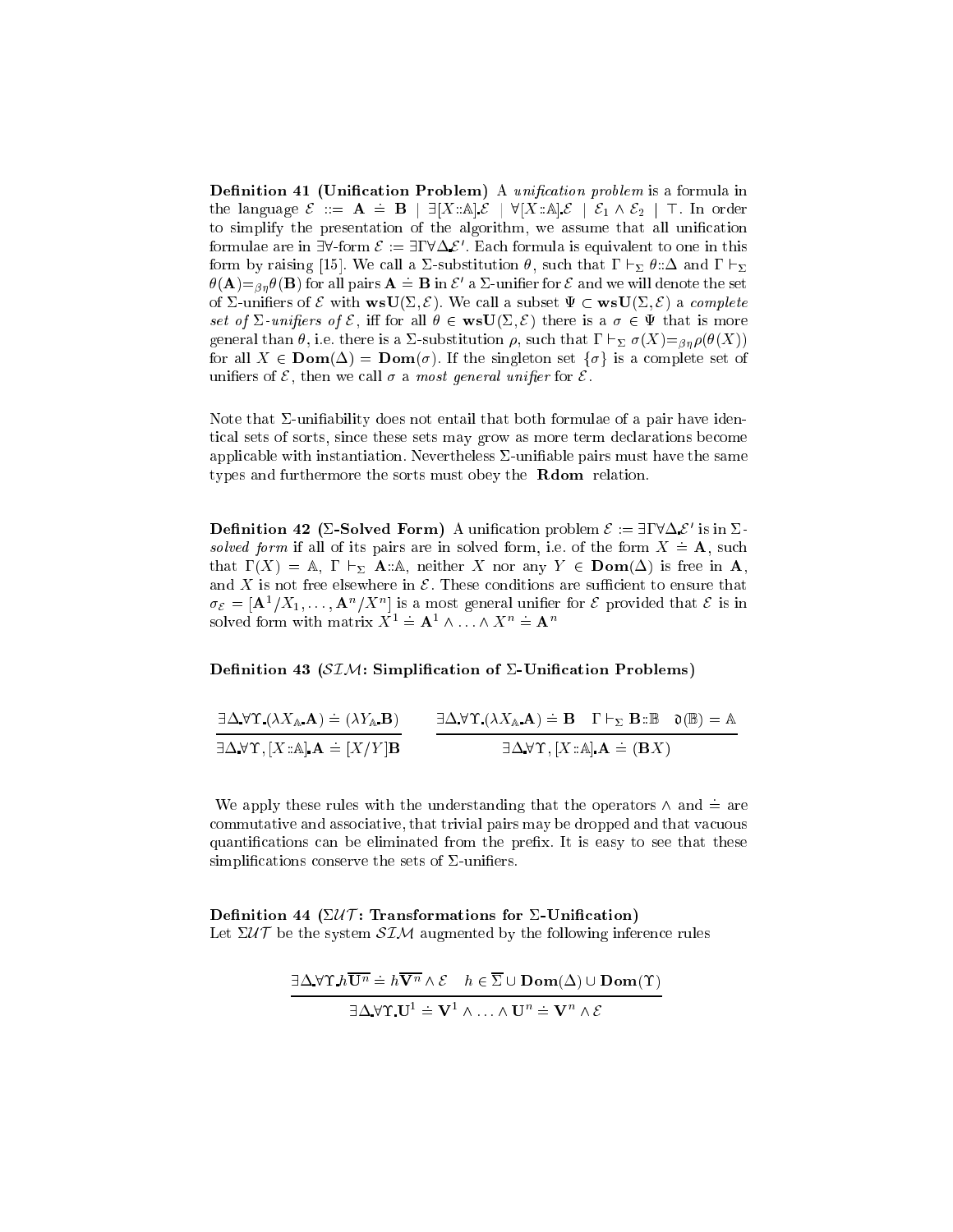together with the following rules where  $\bf{G}$  is a general binding of sort  $\bf{A}$  in  $\mathcal{G}^{\leftarrow}(\vartriangle,\vartriangle,\mathsf{C})\cup\mathcal{G}^{\mathcal{J}}(\vartriangle,\vartriangle,\mathsf{C})\cup\mathcal{G}^{\leftarrow}(\vartriangle,\vartriangle,\mathsf{C})$ 

$$
\frac{\exists \Delta \forall \Upsilon \cdot F \overline{\mathbf{U}} = h \overline{\mathbf{V}} \wedge \mathcal{E} \quad \Delta(F) = \mathbb{A}}{\exists \Delta \cup \mathcal{C} \forall \Upsilon \cdot F = \mathbf{G} \wedge [\mathbf{G}/f](F \overline{\mathbf{U}} = h \overline{\mathbf{V}} \wedge \mathcal{E})} *\n\frac{\exists \Delta \forall \Upsilon \cdot F \overline{\mathbf{U}} = h \overline{\mathbf{V}} \wedge \mathcal{E} \quad \Delta(F) = \mathbb{A} \quad \Delta(h) = \mathbb{B}}{\exists \Delta \cup \mathcal{C} \forall \Upsilon \cdot F = \mathbf{G} \wedge [\mathbf{G}/F](F \overline{\mathbf{U}} = h \overline{\mathbf{V}} \wedge \mathcal{E})} **
$$

Just as in  $SIM$  leave the associativity and commutativity of  $\wedge$  and  $\doteq$  implicit. Note that the concept of a weakening transformation for unification is new to  $\Sigma \Lambda^{\rightarrow}$ , where we use term declarations to model subsorting. We have combined it with the classical imitation (**G** has head h) and projection (**G** is a projection binding) transformations (see  $[20]$ ) into  $*$ . This set of rules is used with the convention that all formulae are eagerly reduced to  $\beta$ -normal form.

Since we have captured the relevant features of  $\Sigma HOL$  in the structure and general binding theorems (both of which are nearly trivial in  $\Lambda^{\rightarrow}$ ), we can now use the standard techniques (cf.  $[20, 9]$ ) to soundness and completeness.

Theorem 45 (Completeness Theorem for  $\Sigma U T$ ) For any well-sorted unification problem E and any  $\theta \in \textbf{wsU}(\Sigma, \mathcal{E})$ , there is a sequence of transformations in  $\mathcal{Z}(I)$  , such that  $\mathcal{L}\subset \Gamma \Sigma$   $\mathcal{U}+ \mathcal{L}$  , where  $\mathcal{L}$  is in  $\mathcal{Z}$ -solved form and  $\sigma_{\mathcal{E}'} \leq_{\beta n} \theta$ [Free $(\mathcal{E})$ ].

As for unification in  $\Lambda^{\rightarrow}$ , the rule \*\* gives rise to a serious explosion of the search space for unifiers. Huet's solution to this problem was to redefine the higher-order unification problem to a form sufficient for refutation purposes: For the pre-unification problem flex-flex pairs are considered already solved, since they an always be trivially solved by binding the head variables to spe
ial onstant fun
tions that identify the formulae by absorbing their arguments.

However in  $\Sigma HOL$  the solution to the flex-flex problem is not as simple as in the unsorted case, since the heads of flex-flex pairs can be variables of functional base sorts  $\mathbb A$ . In this case flex-flex-pairs are not solvable independently of their arguments, sin
e in general the onstant fun
tions needed for absorbing the arguments are not of sort A . Our solution to this problem is to modify the definition of pre-solved pairs and to keep the guess rule, but restrict its application to the problematic flex-flex cases. Furthermore  $\Sigma$ -pre-unification only makes sense for regular signatures, where formulae have a unique least sort (with respe
t to the full subsort relation). Consider the non-regular signature given by  $\mathcal{S} := \{ \mathbb{A}, \mathbb{B} \}, \ \tau(\mathbb{A}) = \tau(\mathbb{B}) = \alpha, \ \overline{\Sigma} := \{ c_{\alpha} \} \text{ and } \Sigma := \{ [c : \mathbb{A}], [c : \mathbb{B}] \}. \text{ The }$  $\Sigma$ -substitution  $[c/X], [c/Y]$  is a  $\Sigma$ -unifier of the pair  $\exists [X : A], [Y : B]$ .  $X = Y$ , but it can only be found by applying some kind of \*\* transformation. Therefore we will only consider regular signatures for pre-unification.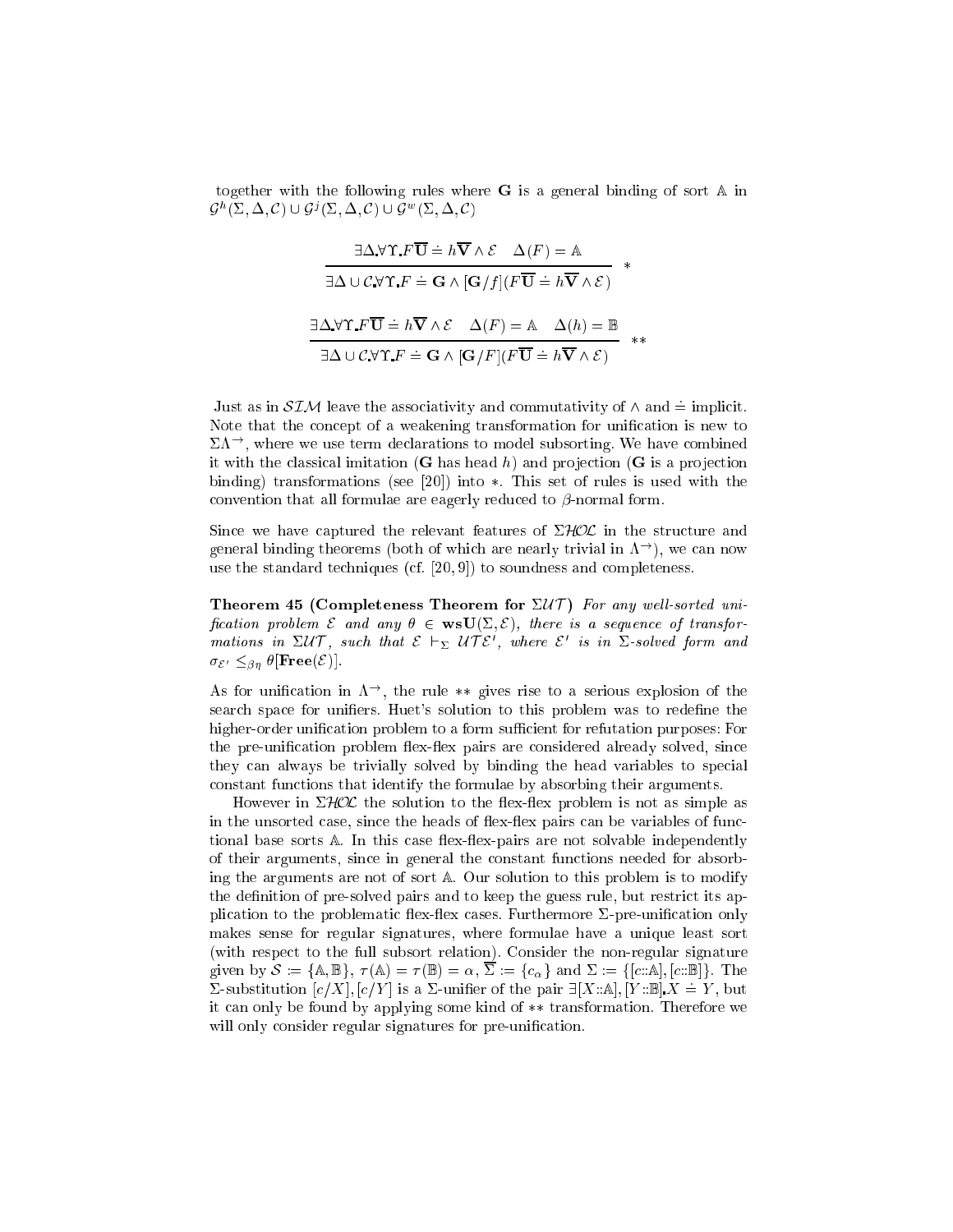**Definition 46** Let  $\mathbf A$  be a flexible formula with  $\beta\eta$ -normal form  $\lambda X$   $F\mathbf{U}^n$  and  $\Gamma(F) = \overline{\mathbb{A}^n} \to \mathbb{B}$ , then we call **A** functionally flexible with target sort  $\mathbb{B}$ . Let  $=^p$ be the least congruence relation on well-sorted formulae that contains  $=_{\beta n}$  and all functional nexture pairs. Let  $\varepsilon := \exists 1 \vee \Delta \, \varepsilon$  be an equational system, then a  $\Sigma$ -substitution  $\sigma$  is called a  $\Sigma$ -pre-unifier of the pair  $\mathbf{A} = \mathbf{B} \in \mathcal{E}'$ , iff  $\Gamma \vdash_{\Sigma} \sigma : \Delta$ and  $1 \vdash_{\Sigma} \sigma(\mathbf{A}) =^{\nu} \sigma(\mathbf{B}).$  We denote the set of 2-pre-unifiers by  $\mathbf{wspU}(\Sigma, \mathcal{E}).$ 

**Definition 47 (Pre-Solved Form)** Let  $\varepsilon := \exists 1 \vee \Delta \varepsilon$  be an equational system, then we call a formula  $F\mathbf{U}^k Y$  functionally flexible in E with target sort  $\mathbb{B}$ . iff  $\Gamma(F) = \mathbb{A}^k \to \mathbb{B}$  and  $Y^i \in \text{Dom}(\Delta)$ . A pair in  $\mathcal{E}'$  is in  $\Sigma$ -pre-solved form in  $\mathcal{E}$ , iff it is in solved form, or if it is a pair of functionally flexible formulae with identi
al target sorts.

This definition is tailored to guarantee that  $\Sigma$ -pre-unifiers can always be extended to  $\Sigma$ -unifiers by finding trivial unifiers for the flexible pairs and that equational problems in  $\Sigma$ -pre-solved form always have most general unifiers. Therefore an equational system  $\mathcal E$  is  $\Sigma$ -pre-unifiable, iff it is  $\Sigma$ -unifiable.

Definition 48 ( $\Sigma \mathcal{PT}$ :Transformations for  $\Sigma$ -Pre-Unification) We define the set  $\Sigma PT$  of transformations for well-sorted pre-unification by modifying the  $\Sigma U \mathcal{T}$  rules for decomposition and the rule  $*$  by requiring that they may not be performed on a pair  $A = B$ , if  $head(A) \in Free(A)$ , and restricting \*\* to the case, where the variable it acts on is the head of a flexible pair that is not functionally flexible.

With these definitions we obtain a completeness result for  $\Sigma \mathcal{PT}$  similar to 45 with the same methods, since most of the technical difficulties are encapsulated in the general binding theorem. In fa
t these methods an also be extended to yield a  $\Sigma$ -unification algorithm for higher-order patterns (cf. [12]).

#### $\overline{5}$ **Conclusion and Further Work**

We have presented a sorted version  $\Sigma HOL$  of  $\Lambda^{\rightarrow}$  that incorporates the notions of fun
tional base sorts and term de
larations, whi
h is a a good basis for the development of higher-order automated theorem provers, since it greatly enhances the practical expressive power of  $\Lambda^{\rightarrow}$  as a logic system. We have studied the subtle interactions of functional base sorts, function restriction and extensionality, and of term declarations with sorted  $\beta$ -conversion. We have presented correct and complete sets of transformations for unification and pre-unification in  $\Sigma HOL$ , which form the basis of a sorted higher-order resolution calculus described in [13].

In first-order predicate logic, the introduction of term declarations has been a major step to the development of dynamic sorted logics [22], where variables are restri
ted to sorts, but where the sorts an also be treated as unary predi
ates in the logic; thus the signature is no longer fixed across the deduction, as sort information an appear in the dedu
tion pro
ess. Extensions of these ideas have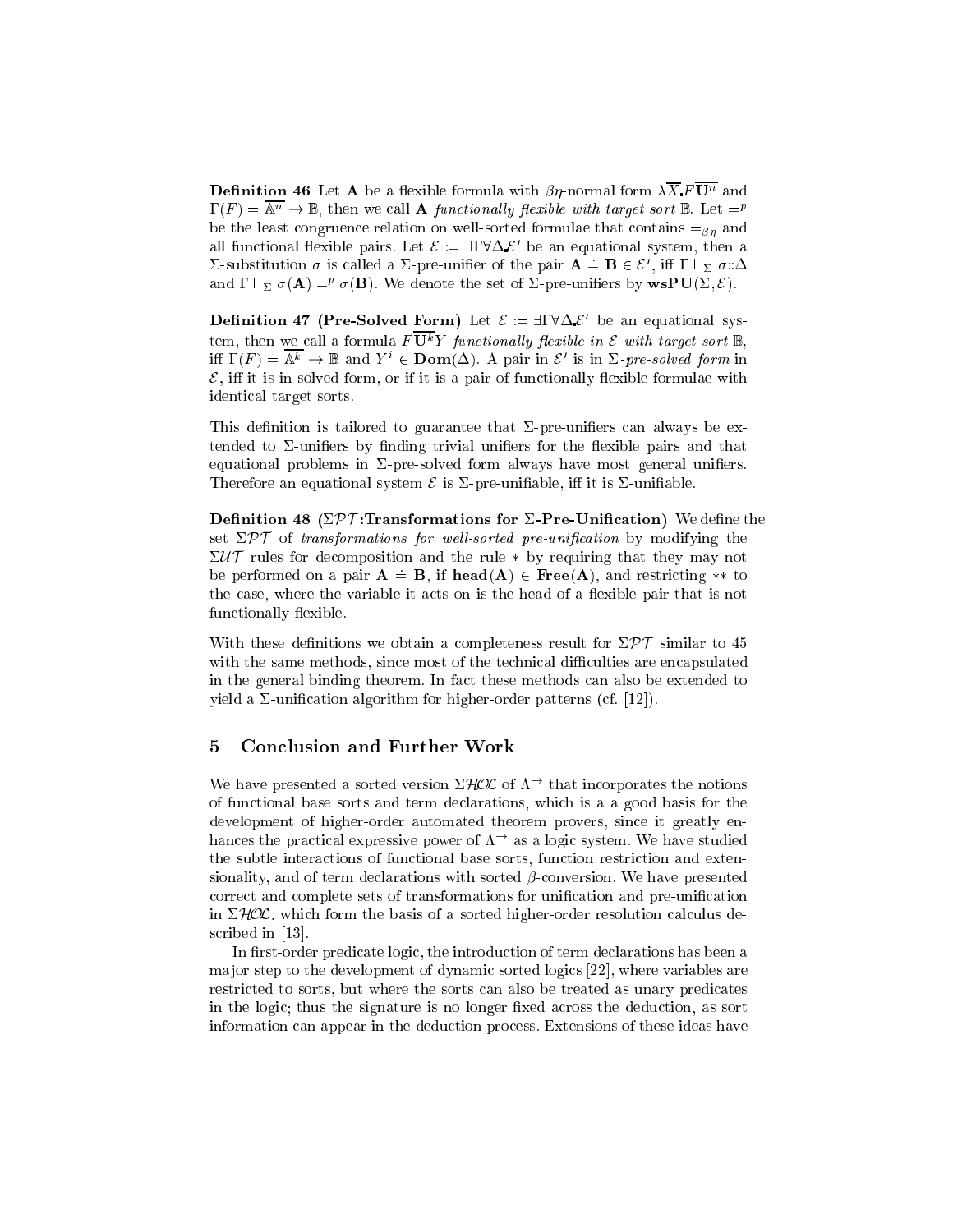been utilized to formalize and mechanize a general first-order Kleene logic for partial functions [10]. In both systems the resolution rule always uses sorted unification with respect to the signature specified by the current state of the proof. Sin
e predi
ates are primary ob je
ts of type theory, a generalization of the methods in  $[22, 10]$  may yield very powerful calculi for mechanizing mathematics and in particular analysis, which was the original motivation for the research reported in this paper.

# Referen
es

- 1. Peter B. Andrews. An Introduction to Mathematical Logic and Type Theory: To Truth Through Proof. Academic Press, 1986.
- 2. Peter B. Andrews, Eve Longini-Cohen, Dale Miller, and Frank Pfenning. Automating higher order logics. Contemp. Math, 29:169-192, 1984.
- 3. Kim B. Bru
e and Giuseppe Longo. A modest model of re
ords, inheritan
e and bounded quantification. Information and Computation, 87:196-240, 1990.
- 4. Lu
a Cardelli. A semanti
s of multiple inheritan
e. In G. Kahn and G. Plotkin D.G. MacQueen, editors. Semantics of Data Types, volume 173 of LNCS. Springer Verlag, 1984.
- 5. Alonzo Chur
h. A formulation of the simple theory of types. Journal of Symboli  $Logic, 5:56-68, 1940.$
- 6. A. G. Cohn. Taxonomic reasoning with many-sorted logics. Artificial Intelligence  $Review, 3:89-128, 1989.$
- 7. Gerard P. Huet. Constrained Resolution: A Complete Method for Higher Order Logi
. PhD thesis, Case Western Reserve University, 1972.
- 8. Patricia Johann and Michael Kohlhase. Unification in an extensional lambda calculus with ordered function sorts and constant overloading. SEKI-Report SR-93-14, Universitat des Saarlandes, 1993.
- 9. Patricia Johann and Michael Kohlhase. Unification in an extensional lambda calculus with ordered function sorts and constant overloading. In Proc. CADE'94, LNCS,Springer Verlag, 1994.
- 10. Manfred Kerber and Mi
hael Kohlhase. A me
hanization of strong Kleene logi for partial fun
tions. In Pro
. CADE'94, LNCS Springer Verlag, 1994.
- 11. Michael Kohlhase. Unification in order-sorted type theory. In Proc. LPAR'92. pages 421-432, volume 624 of LNAI. Springer Verlag, 1992.
- 12. Michael Kohlhase. Automated Deduction in Order-Sorted Type Theory. PhD thesis. Universitat des Saarlandes, 1994. to appear.
- 13. Mi
hael Kohlhase. Higher-order order-sorted resolution. Seki Report SR-94-01, FB Informatik, Universitat des Saarlandes, 1994.
- 14. Michael Kohlhase and Frank Pfenning. Unification in a  $\lambda$ -calculus with intersection types. In Proc. ILPS'93, pages 488-505. MIT Press, 1993.
- 15. Dale Miller. Unification under a mixed prefix. Journal of Symbolic Computation, pages 321-358, 1992.
- 16. Tobias Nipkow and Zhenyu Qian. Reduction and unification in lambda calculi with subtypes. In Proc. CADE'92 volume  $607$  of LNCS, pages  $66-78$ , 1992. Springer Verlag.
- 17. Benjamin C. Pier
e. Programming with Interse
tion Types and Bounded Polymorphism. PhD thesis, Carnegie Mellon University, 1991.